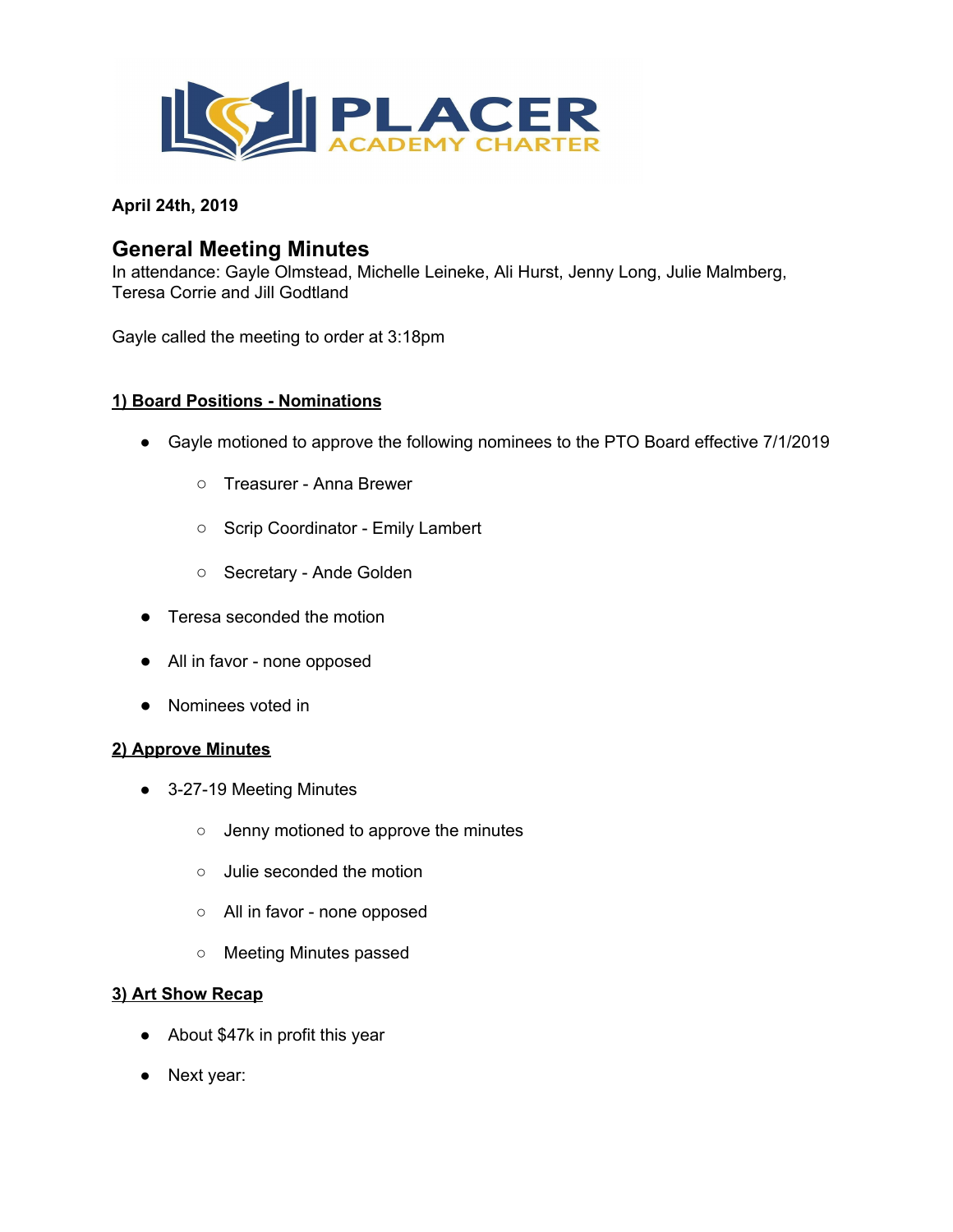- limiting alcohol
- Start earlier
- Adopt a Code of Conduct policy
- Possibly be held later in April
- Create a cabinet at the Upper Academy for supplies
- Krista will be at an art conference this summer

## **4) Dine Out Night**

- Chipotle earned \$784.66
- Next Dine Out Night Blaze Pizza on 5/28

#### **5) Budget Update**

- Vote to hold over UA STEM funds
	- Gayle motioned to hold funds over
	- Jenny seconded the motion
	- All in favor none opposed
	- Funds being held over approved
- Art Show Reimbursement
	- Per Jill, there was a wooden table purchased for \$700 at the auction. The

purchaser is unhappy with the purchase and has requested to return the table.

The purchase will be refunded and we will take back the table.

## **6) Scrip**

- PTO made \$166.07 in profit on the April order
	- Aprils card value was \$3605
- Next order due on May 2nd (last order of the school year)

## **7) Community Outreach**

• Parent Survey closed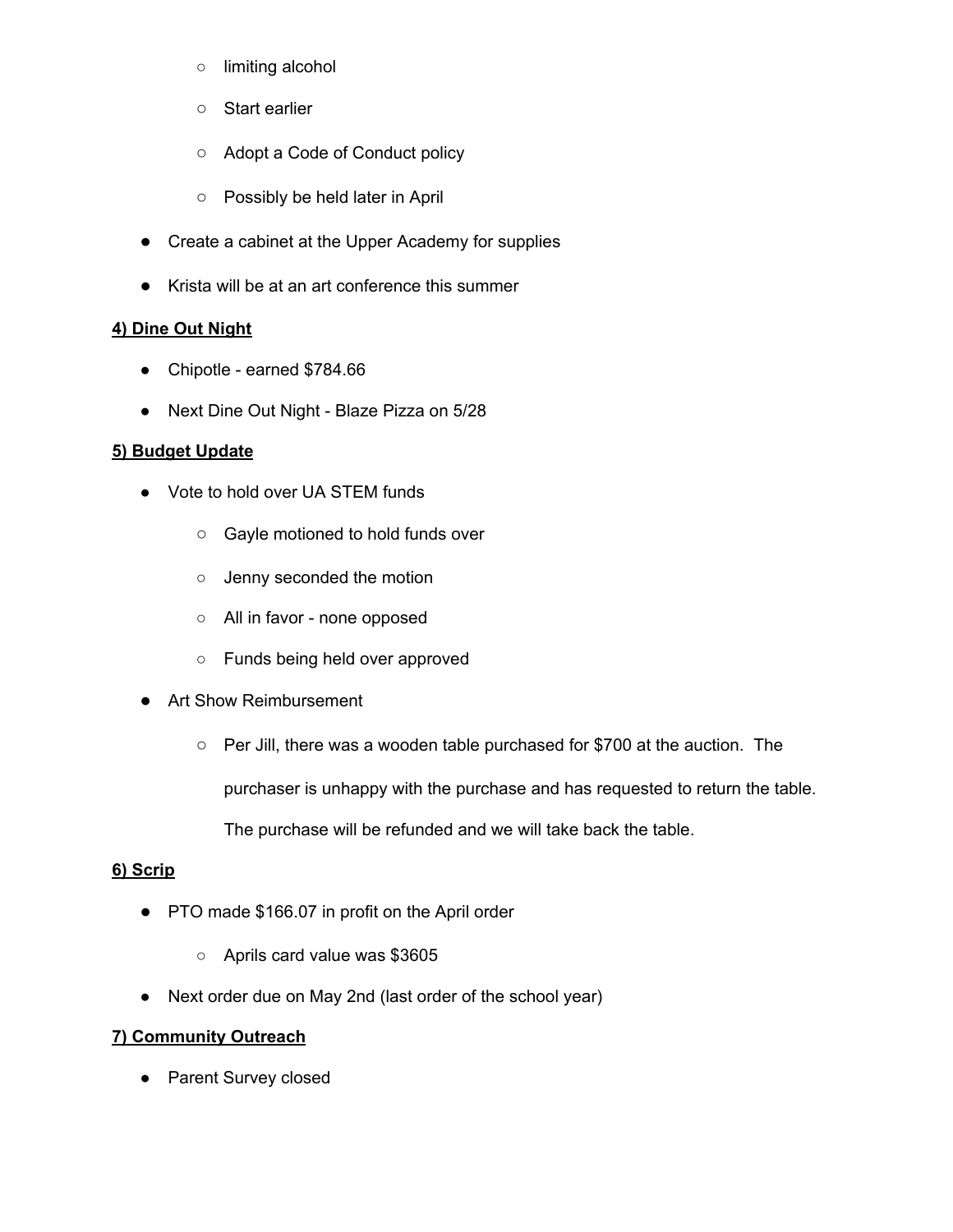○ Hope to have feedback available at the next Executive Meeting in May

#### **8) Fund Requests**

- Yearbook balance due for extra books the PTO purchased
	- $\circ$  Vote on 24 extra books above what parents purchased online (total order = 225)
		- Michelle motioned to approve purchase of the 24 extra books
		- Gayle seconded the motion
		- All in favor none opposed
		- Motion to approve the purchase passed
	- PTO will charge \$18.50 per book for anyone who requests a book between now and 5/3, thereafter \$20 a book until they are gone
- Welcome Ice Cream Cup Social for incoming Kinders; Friday, May 10th @ 1:30
	- Vote to have PTO pay for ice cream
		- Jenny motioned to approve ice cream purchase
		- Michelle seconded the motion
		- All in favor none opposed
		- Motion to approve the purchase passed
	- Funds to tentatively come out of the Fun Friday budget

#### **9) New Business**

- Whole Foods
	- Whole Foods does school lunches that comply with dietary restrictions
	- The cost and price to students is unknown
	- May also look into Nugget Market for options
	- Jill will be looking into everything
	- PTO can still sell pizza for profit however we could not charge to Free & Reduced Lunch students
		- About 15% of our student population qualify for Free & Reduced Lunches
- **Spirit Wear** 
	- Next year the PTO will be possibly offering one or two designs
	- PTO changes the designs annually (a new one every year)